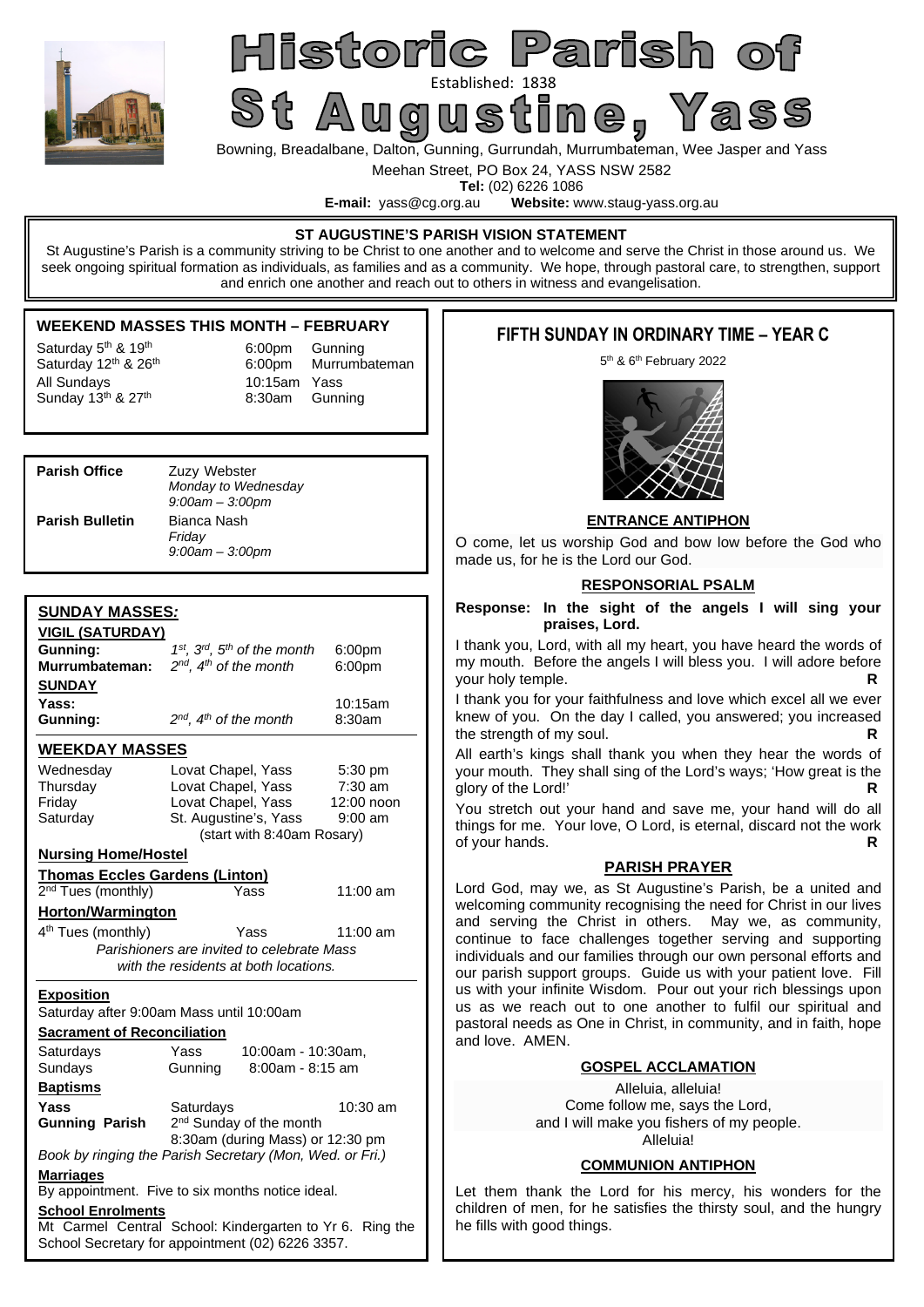# *Thoughts from the Presbytery*



| Father    | Peter N |
|-----------|---------|
| Father    | Peter N |
| Paul      | O'Mara  |
| Sarah     | Johnsto |
| Michael   | Green   |
| Amber     | Maher   |
| Dianne    | Carey   |
| Genevieve | Colbert |
|           |         |

**Father** Peter My Father **Peter My** Sarah Johnston **Principal of the School** Michael Green Dianne Carey Genevieve Colbert



Thank you to Fr Bernie Hennessy for looking after our Parish while Fr Peter was on leave.

There is a Northern Deanery meeting at Yass on Thursday 10<sup>th</sup> February.

# **HOMILY**

# **Fish in the Sea of Divine Life**

Is there anything more irritating than someone telling you what to do in your own area of expertise or responsibility? It gets under my skin. I usually tell such a person to 'mind your own business, thank you very much, and I'll get on well enough with mine.'

Peter was a fisherman. Jesus had been brought up in a carpenter's household. Jesus tells Peter when and how to fish. This gets under Peter's skin. He tells Jesus a few facts of life about night fishing on the Lake of Gennesaret.

But, he gives in to this landlubber's directive and casts out the nets and hauls in a good catch, a very good catch.

He realises that this is due to Divine Presence accompanying him in his fishing.

He thinks he is unworthy to have such a Divine Companion in his work.

'Depart from me, for I am a sinful man, O Lord.'

But, Jesus wants to be Peter's companion, starting with fishing. So, don't imagine that the first stage of becoming a follower of Jesus is to engage in flights of mystical ecstasy, or to plan grandiose schemes of missionary activity.

Rather, it is to let Jesus into the rhythm of our ordinary workaday lives, to allow Jesus to have a directing influence in our own area of expertise or competence or responsibility.

But it's true that surprising things may happen. You may be commissioned by Our Lord Jesus Christ to become 'fishers of men', fishers of human beings.

All metaphors can help us appreciate the truth in a way that plain, flat language cannot. It is possible to press this metaphor of fishing too far, but, consider for a moment:

I was down on the wharf a little while ago. They were selling whole Trevalla, magnificent fish – but very definitely dead. That is what the fishermen deliver to the docks. They fish the fish out of the sea and kill them.

Is that what Jesus had in mind when he challenged Peter and some other fishermen on the Lake of Gennesaret to become fishers of human beings? What sort of destiny is that for us who have been caught up in the net of Christianity? Is it to be a deadening experience?

St Luke was very conscious of this when he was incorporating this story into his gospel and so he changed the word we find in

| <b>Parish Finance Committee Members:</b> |                                                                                                                                                                                                                            |                       |                                                                               |  |  |  |
|------------------------------------------|----------------------------------------------------------------------------------------------------------------------------------------------------------------------------------------------------------------------------|-----------------------|-------------------------------------------------------------------------------|--|--|--|
| Father<br>David<br>Paul<br>Irene         | Peter My<br>Garland<br>O'Mara<br>Carr<br><b>Parish Pastoral Council Members:</b>                                                                                                                                           | Stan<br>Mark<br>Trish | Waldren<br>Valencic<br>Gibbs                                                  |  |  |  |
| Brvan<br>Bob<br>Sarah                    | Annabelle O'Connell (Youth)<br>Coleborne (Ecumenism) Michael Green (School)<br>Genevieve Colbert (Education)<br>Nash (Maintenance)<br>Johnston (Social Justice) Zuzy Webster (Secretary)<br>Ex Officio Member: Fr Peter My | Peter                 | Cleary (Liturgy)<br>Lourdes O'Keefe (Social)<br>Michael Van Wanrooy (Welfare) |  |  |  |

the gospels of Mark and Matthew. He used a particular Greek word *zogrein* which means 'to catch alive'. It is the word used for netting fish for an aquarium.

You will be pleased to learn that we who have been caught up in the net of Christianity are meant to be more alive than ever, 'fully alive'.

The best analogy I can think of is the phenomenon of the stranding of pods of whales on the west coast of Tasmania, thrashing around in the shallows, barely existing, doomed unless saved.

People go down and put slings under them and haul them into deeper water.

At times, you and I have been like those whales. Certainly, there are millions like those thrashing about in the shallows of life. Alive? Yes, but barely existing.

Our task, as followers of Jesus, is to be captivated by Our Lord and then to captivate others into Christianity,

in order to guide them into life-giving waters:

the waters of baptism, initially,

eventually to swim with us in the great tide who is Jesus Christ right into the Oceanic depths of Divine Love.

*Fr Michael Tate* 

# **Whom Shall I Send?**

In a short time, Jesus had become wildly popular. In a town where, admittedly, not much ever happened, it was now dangerous for Jesus to speak in public. For his own safety he waded over and sat in the boat of a fisherman whose nightshift had just ended. Jesus asked if Simon would be so kind as to give him a little distance from the shore to buffer him from the press of the crowds. It's important to note they had just met. Simon the fisherman had yet to become Peter the disciple, the Lord's right-hand man.

As Jesus preached from his boat, Simon washed his nets and couldn't help but hear what Jesus was saying. Exhausted from a fruitless night's work, Simon wondered if such fine words could make a difference to his life. When Jesus asked him to take the boat out deeper and fish again, it was as if the preacher had read his thoughts. The resulting catch was so astonishing, it nearly sank two boats. But if Simon thought he could make a buck off this gospel, he was in for a surprise. He'd just signed on to serve a different fleet entirely.

## *What difference has the gospel of Jesus made in the way you "do business"?*

God is calling you, with your gifts and flaws, to serve in the catch of your life. Pray the prayer of Isaiah: *Here I am, Lord, send me!*

*Even then, my work didn't amount to all that much. It was God giving me the work to do, God giving me the energy to do it.*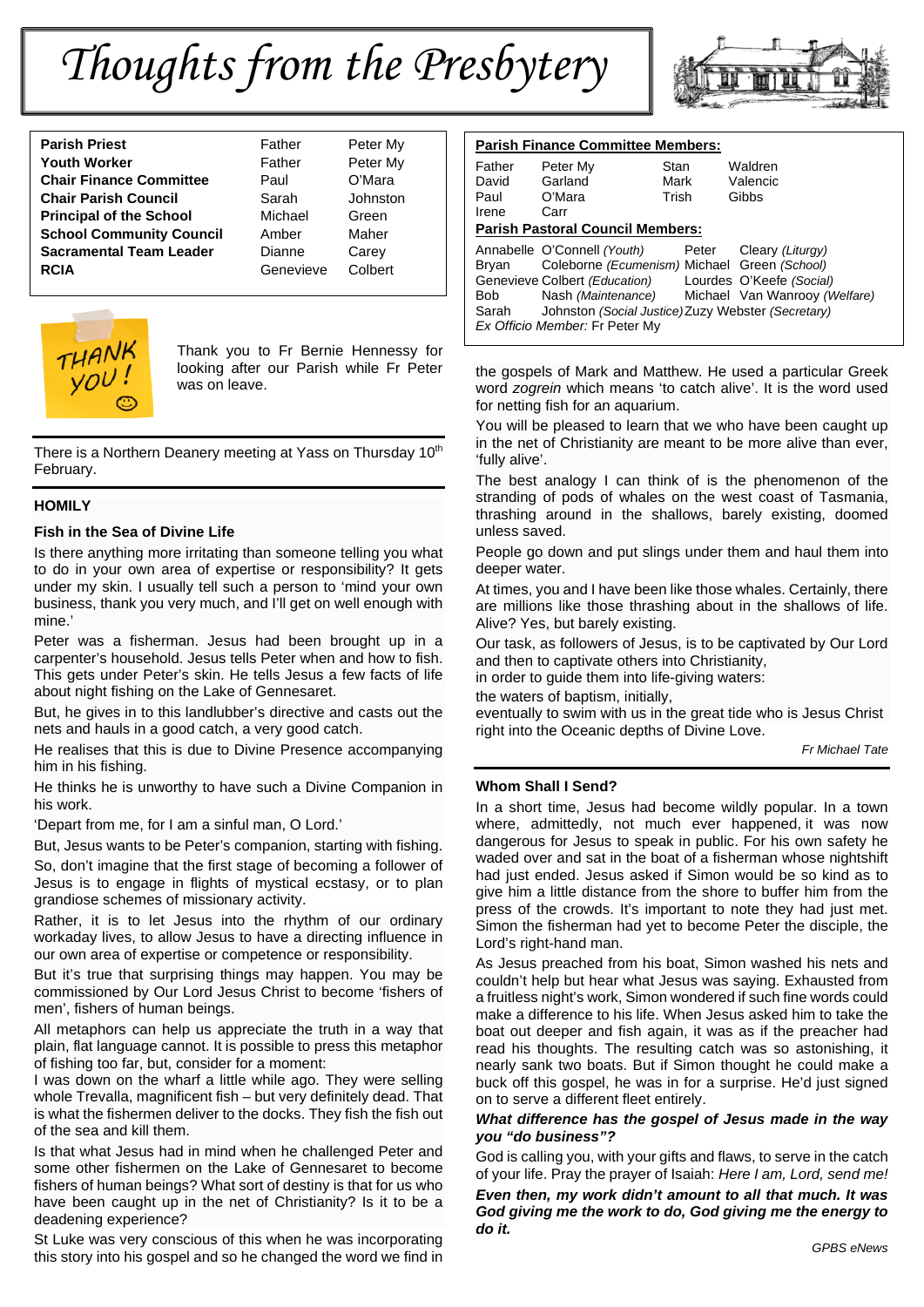

*This week we welcomed into our Church community:*

Willow Harper child of Anthony & Cheryl

# **SACRAMENT OF RECONCILIATION MARCH 2022**

The Catholic Parish of St Augustine's, Yass, invites children baptised in the Catholic tradition, Year 4 or older, to continue their journey in faith by preparing for the Sacrament of Reconciliation in preparation for their First Holy Communion in June. If you believe your child is ready to take this next step and you are prepared to be involved in the journey, please enrol your child at St Augustine's Presbytery on Wednesday 16th or Thursday 17<sup>th</sup> February between 5:00-6:00pm.

For further details and to print an enrolment form (please complete prior to arriving at the presbytery) please visit the parish website www.staug-yass.org.au/wp/sacraments or contact Dianne Carey 0419 276 889 Sacramental Team Leader.

*Please note the Reconciliation program offered in March is only for students in Year 4 or above, as they missed out as Year 3s in 2021 when we had to postpone the celebration in November. We will have a second Reconciliation program in November for the Year 3s of 2022.* 

# *CLAIM THE DATE - SACRAMENTS 2022*

**RECONCILIATION** (Year 4 and above) Wednesday 23rd March 6:00pm St Augustine's

**FIRST EUCHARIST** (Year 4 and above) Sunday 19<sup>th</sup> June 10:30am St Augustine's

**CONFIRMATION** September – date to be confirmed

**RECONCILIATION** (Year 3 and above) November – date to be confirmed

# **ST AUGUSTINE'S PARISH ASSEMBLY - 19th MARCH 2022**

Please save the date and join in a day of stimulating discussion and spiritual renewal as we discern future directions for our parish.



## **A MESSAGE FROM AID TO THE CHURCH IN NEED AUSTRALIA**:

Each month ACN highlights a project of the month that helps support projects in need of your support. This month could you help the church in Ethiopia to build permanent churches that will support the Catholic faithful in Ethiopia to live their faith and receive the Sacraments? To learn more visit www.aidtochurch.org/monthlyproject

# **ACCOMODATION AVAILABLE (ACU CANBERRA):**

Accomodation for an ACU student at the Canberra campus (Signadou) is available for share with another ACU student commencing in February 2022. Preferences are for a country student, female (18-21 years old) and in their first year of study of a Bachelor of Education or Bachelor of Nursing at Canberra. House is fully furnished. Optional to have your own bedroom furniture. Rent \$150 per week includes electricity and internet. Located 3mins walk from ACU in Watson. References would be helpful. For further details please phone Chris on 0427 491461 or email christine.baron@bigpond.com

## **WORLD MEETING OF FAMILIES – 22nd TO 26th JUNE 2022**

Every three years since 1994, the Church has celebrated the World Meeting of Families in a different city of the world. In 2022 the event will be hosted by the Diocese of Rome with Pope Francis leading special celebrations. However the Holy Father has also asked that the World Meeting of Families be celebrated concurrently in every diocese of the world in 2022. The idea is for families to gather locally around their bishop to explore and celebrate the theme of "Family love: a vocation and a path to holiness" In our Archdiocese of Canberra Goulburn it is envisaged that celebrations will happen in three locations: one in Canberra, one in the Eastern Deanery and one in the Western Deanery.

For more local information contact lara.kirk@cg.org.au 0429 192 869

General information at : www.romefamily2022.com



## **EXPLORE WWW.ETHICSFINDER.COM**

Wish you could easily find Church teaching and the best articles, books and videos on bioethics, business ethics, cancel culture, human rights, marriage, subsidiarity, and 100+ other topics? Try ACU's free, digital tool www.ethicsfinder.com.

## **SYNOD OF BISHOPS**

Have you taken up Pope Francis' invitation to participate in a global conversation about the Catholic Church? You still have three weeks to make a submission to your local consultation for the international Synod on Synodality, calling the People of God to walk together in our mission as Christians.

Submissions close on February 27.

Find out more at: https://catholic.org.au/synodalchurch

# 

# **Hearing the Call**

Like Isaiah and Peter, each and every one of us is called. It may not happen through Jesus stepping into our boat, but when we quieten our minds and our hearts enough to really listen, we become aware that God truly is calling to each and every one of us. The call comes to us through our friends; our experiences; our hopes and our fears. Sometimes we are so afraid of hearing the call that we fill our lives with noise and distractions. We fear that the call will involve hardship, or at the very least: unpopularity. But that's no excuse!